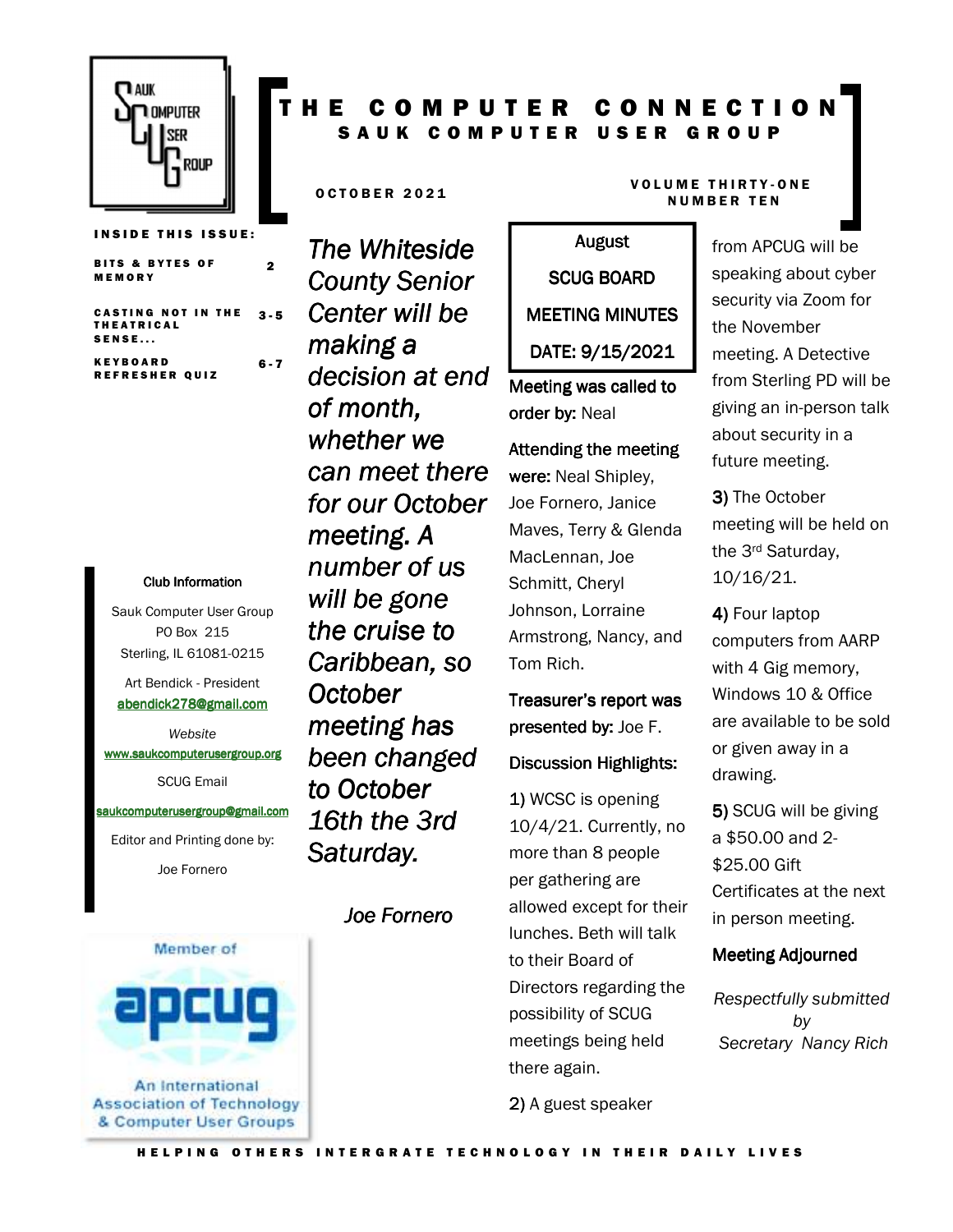## Bits & Bytes of Memory By Dorothy Fitch



Down in these parts of AZ south of Tucson, if your memory momentarily fails you, you might say you are having a "Green Valley moment." Your computer, of course, also has memory. Let's take a look at how it is organized.

You have probably heard of bits and bytes, megabytes, and gigabytes. Do you know what each one is? What comes after a gigabyte?

A bit (BInary digiT) is like a light switch. It is either on or off. On represents a 1 and Off represents a 0. Your computer works by combining bits with each other to make larger units.

4 bits =  $1$  nibble, as in 0000, 0010, 0111, 1011, 1111, etc.

8 bits = 1 byte. You can do a lot more with a byte! There are 256 possible combinations of bits in a byte. A byte can store one letter of the alphabet. For example, an uppercase letter A is stored as 01000001 (which is 65 in the decimal system).

2 bytes  $(16 \text{ bits}) = 1 \text{ word}$ 

1 megabyte  $(MB) = 1024$ bytes (1024 is 2 to the 10th power) 1 gigabyte  $(GB) = 1024$ megabytes 1 terabyte  $(TB) = 1024$ gigabytes 1 petabyte  $(PB) = 1024$ terabytes 1 exabyte  $(EB) = 1024$ petabytes 1 yottabyte  $(YB) = 1024$ exabytes (a yottabyte  $= 1$ trillion terabytes)

Those are the officially recognized units of memory, However, additional ones have been proposed (each one is 1024 times the previous one): Brontobyte,



Geopbyte, Saganbyte, Pijabyte, Alphabyte, Kryatbyte, Amosbyte, Pectrolbyte, Bolgerbyte, Sambobyte, etc., all the way to Blamnebyte!

You can see them all here. This website says that if you are downloading 1YB (yottabyte) of data using a super high-speed Broadband, it will take 11 trillion years to download. It's all quite mindboggling, isn't it?

Now when you have a "Green Valley moment," you can call it something classier, such as a Yottabyte moment!

*By Dorothy Fitch, Editor, GVR Computer Club November 2020 issue, Green Bytes https://www.ccgvaz.org/ dmfitch (at) cox.net*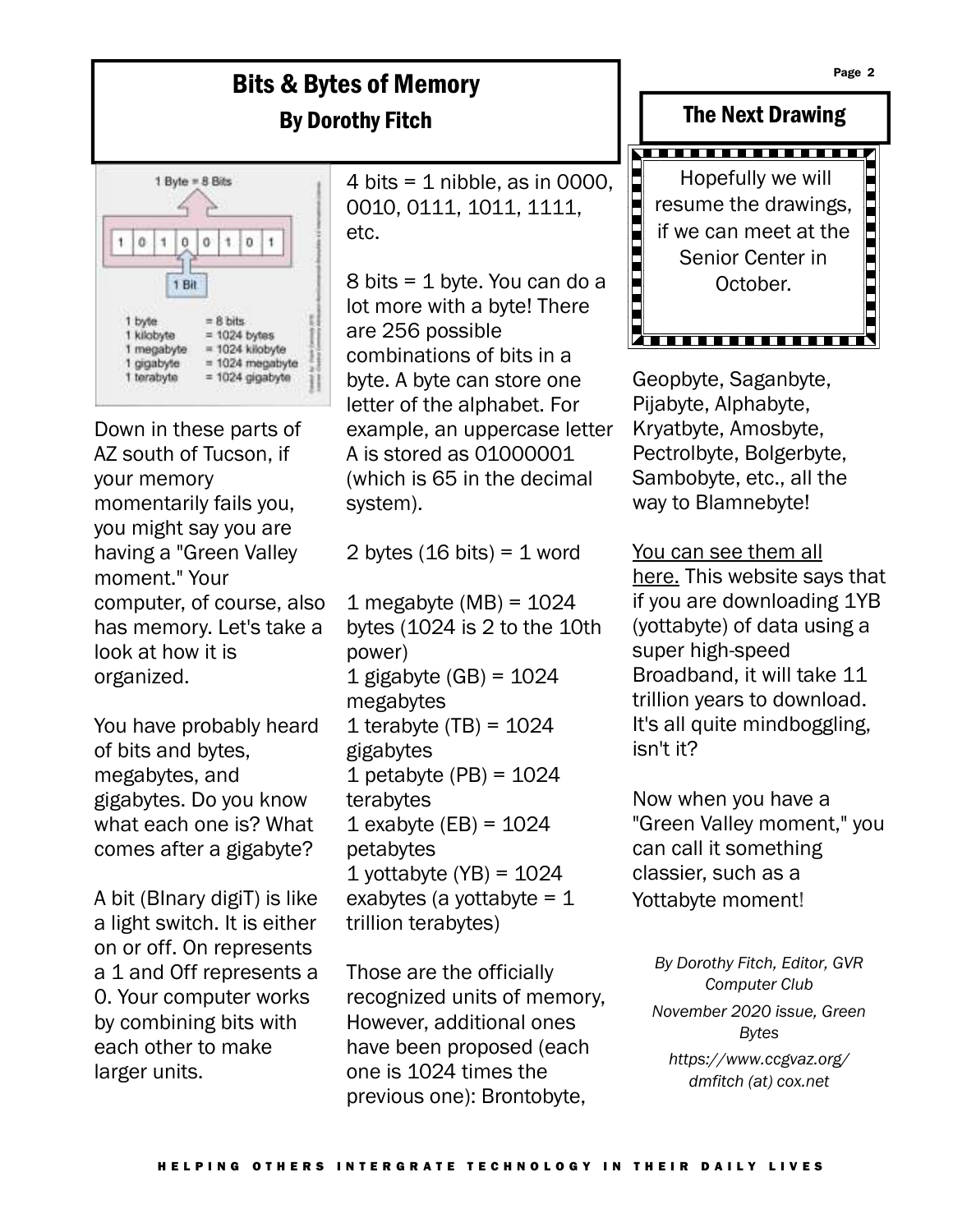### Casting, not in the theatrical sense – Cast your data to the screen By Phil Sorrentino

Most modern computers have HDMI outputs so it is easy to display your computer screen on a big-screen TV, but what about displaying your smartphone screen on that same big screen? Most phones do not have HDMI or more specifically micro-HDMI connectors. (Though I have seen some tablets with micro-HDMI connectors, in fact, I even had one that I used for teaching a smartphone/tablet class.) So, you have to find another way to get the smartphone screen displayed on the larger TV screen. Fortunately, Google has provided a solution with its Chromecast hardware device and Casting software that is becoming part of many Apps. (If your App supports Chromecast, you will see the Chromecast icon somewhere on the App's opening screen). The Chromecast device gets plugged into an HDMI input port on the big screen TV, and power is provided to the device by a micro-USB connection. A Chromecast device and an App that supports casting can turn a dumb TV into a pretty smart TV, at least for those Apps that support casting.





Chromecast Device Chromecast Icon

Besides the Chromecast device, the only other thing you need is Wi-Fi. Wi-Fi is the mechanism used to transfer the smartphone screen information to the Chromecast device which in turn provides the HDMI interface to the big screen TV. So, to make it work, both the smartphone and the Chromecast device have to be on the same Wi-Fi network. Many current Wi-Fi routers provide many networks. Usually, the main network is in the 2.4 GHz frequency band and there may be another network in the 5 GHz band. The 5 GHz network sometimes includes 5G in the network name which can possibly be confused with the 5G wide area network provided by companies like Verizon and AT&T. (Future Wi-Fi routers can even take advantage of a new 6 MHz band.) Also, some routers may provide a guest network in the 2.4 GHz or 5 GHz band. The trick here is to make sure that when you set up the Chromecast device you choose the same network that your smartphone is using. You can see what network your smartphone is using by going into Settings on the smartphone and selecting "Network & internet" or "Wireless", or something like that, where the network name will be shown. This is usually early in the list of settings. (When you select this screen, you will also see the other networks that are available but are not currently being used by your smartphone.)

Page 3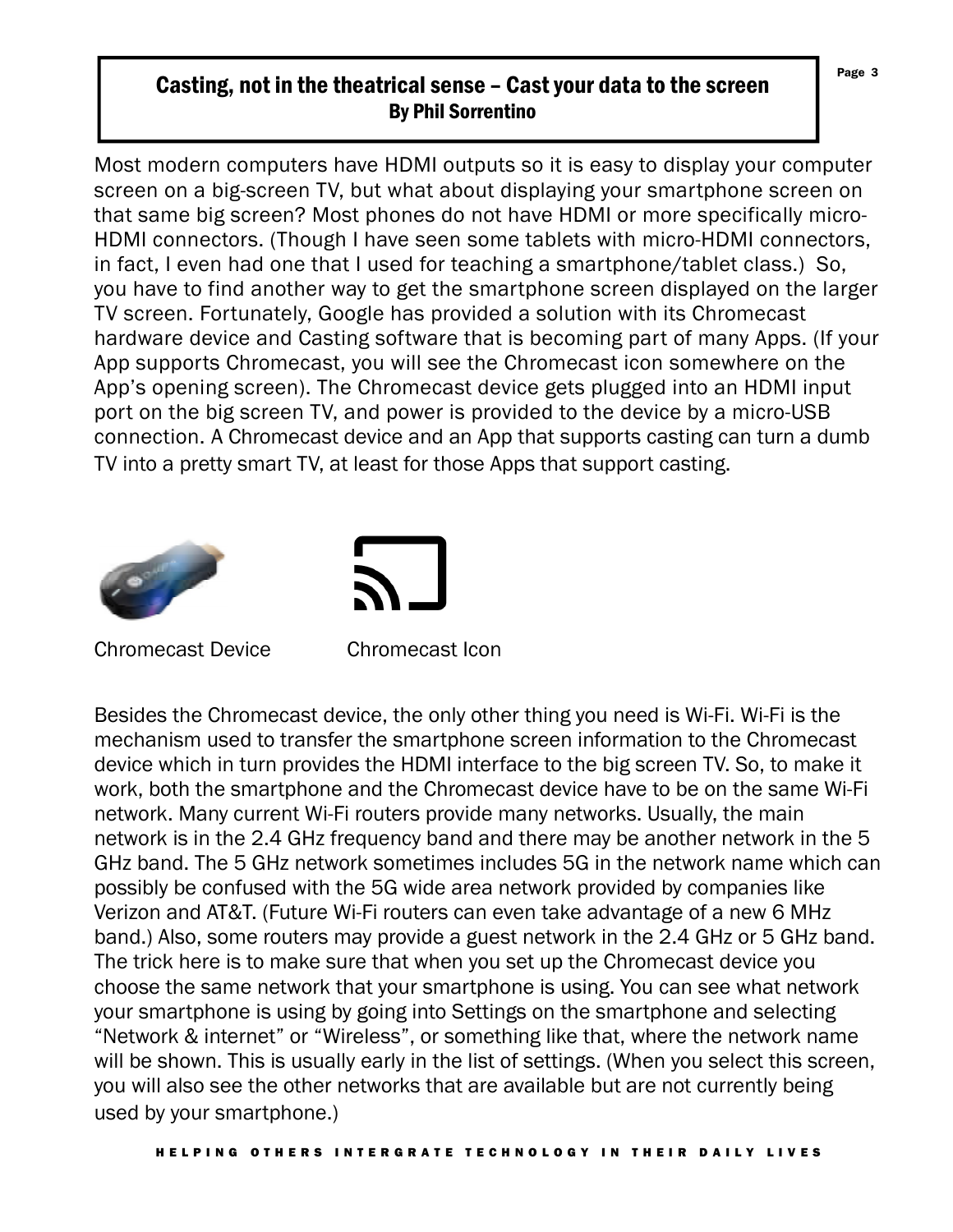## Casting, not in the theatrical sense - Cast your data to the screen  $\int P_{\text{age 4}}$ (cont.)

Once you know the Wi-Fi network you will be using you can set up the Chromecast device. This will be done using your smartphone and usually the Google Home App.



You can download the Google Home App from the Google Play Store or the Apple App Store. Apps are updated regularly and screens may change so specific directions for this setup may be different by the time you need them but when you do need directions, Google something like "How to set up a Chromecast device using the Google Home app". The results will probably be several tutorials or even better a few videos with up-to-date instructions. (The Google Home App provides control for many devices besides the Chromecast. Home automation lights, cameras, and switches are also set up using this App. Additionally, this App also provides control for Google's "Google Home" assistant.) Once you have set up the Chromecast device you can cast your smartphone screen to your big screen TV. (And to see what else you can do with the Home App, just find the "Discover" icon which looks like two sheets of paper. This is really an advertisement for all the wonderful things Google can do for you once you have their products.) As well as Google Home their other Apps that can be used to set up the Chromecast device and that support Casting, such as LoCast for Chromecast, iMediashare, Cast to TV, Mirroring360 Sender, and Plex but I have not tried any of these.

With the Chromecast device setup, all we need to do is find Apps that can Cast. Some of the more popular Apps are YouTube, YouTube Music, Google Photos, Disney+, Prime Video, Hulu, Media Monkey, Movies Anywhere, Netflix, Crackle, Pluto TV, Tubi, Hoopla, and HBO Max. There are even a lot of Apps that appear to be cable channels like A&E, History, AMC, MTV, and TNT. Many more Apps may have this ability in the future. You may already have some of these apps on your smartphone like YouTube, but the other Apps are available at the Google Play Store or the Apple App Store. Once you've downloaded the App of interest, look for the Cast icon somewhere on the opening screen.

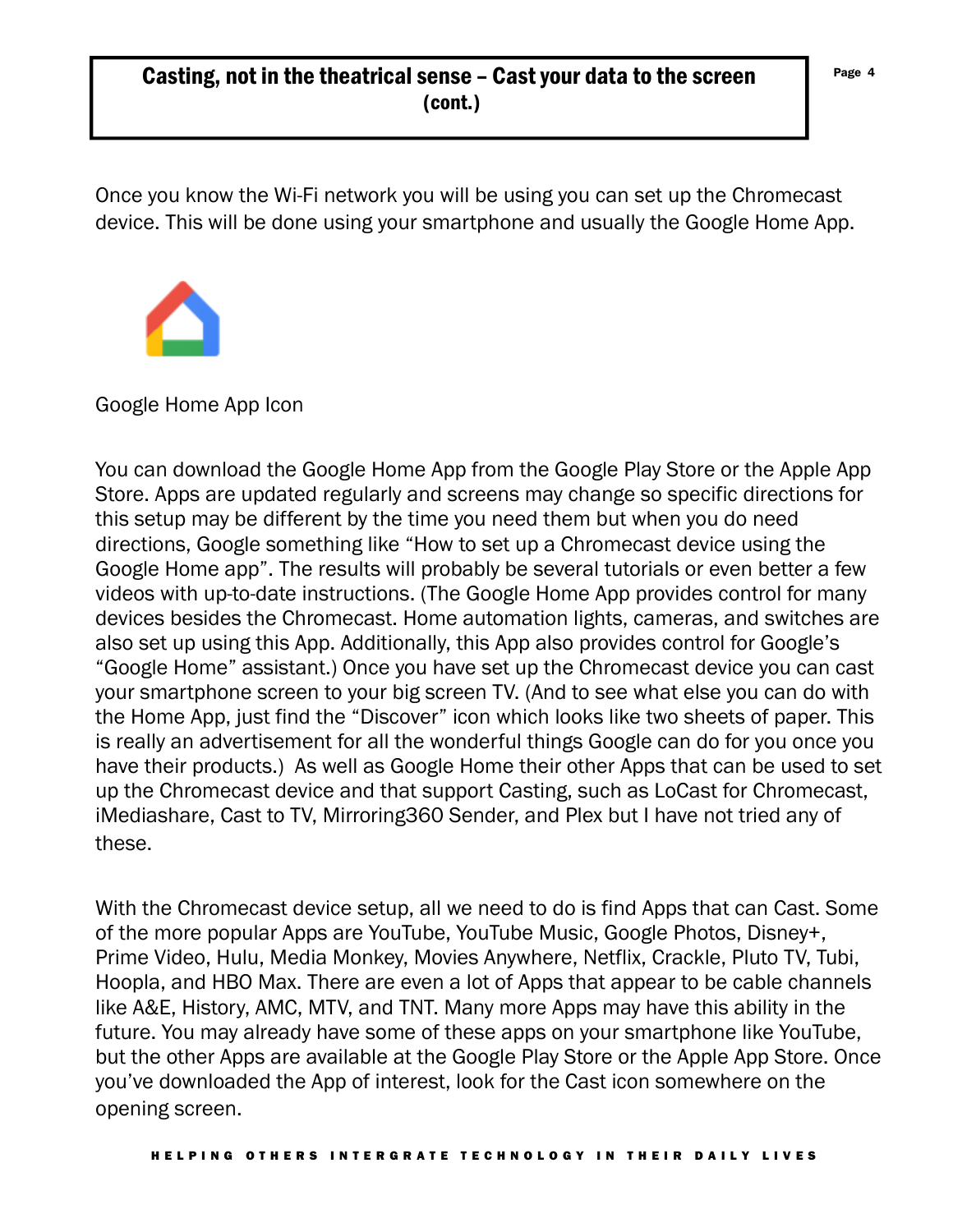## Casting, not in the theatrical sense – Cast your data to the screen  $\int P_{\text{age}}$  5 (cont.)



Hoopla App

Hoopla is an App supports casting. This means that you can now take advantage of all the video media at your local library; videos, TV shows, and feature-length movies. You can use your phone to access the media and then cast the media to your Chromecast device plugged into any TV that has an HDMI input. Using Wi-Fi to cast the media means you are also using Wi-Fi to access the media from the library, so there is no cost associated with the whole process. You can think of that as free movies for the whole family, at least if the big screen TV is big enough to satisfy the whole family. All you have to do is supply the popcorn. By the way, as was discussed in a previous article in September, Hoopla can also bring you E-books to read, audiobooks to listen to, and even music to listen to. What a bargain. If you haven't gotten the Hoopla App yet, go to the Google Play Store, or the Apple App Store and download it and start taking advantage of this very useful, and did I mention, free App.

> *By Phil Sorrentino, Newsletter Contributor, Sarasota Technology Users Group March 2021 issue, STUG Monitor www.thestug.org philsorr (at) yahoo.com*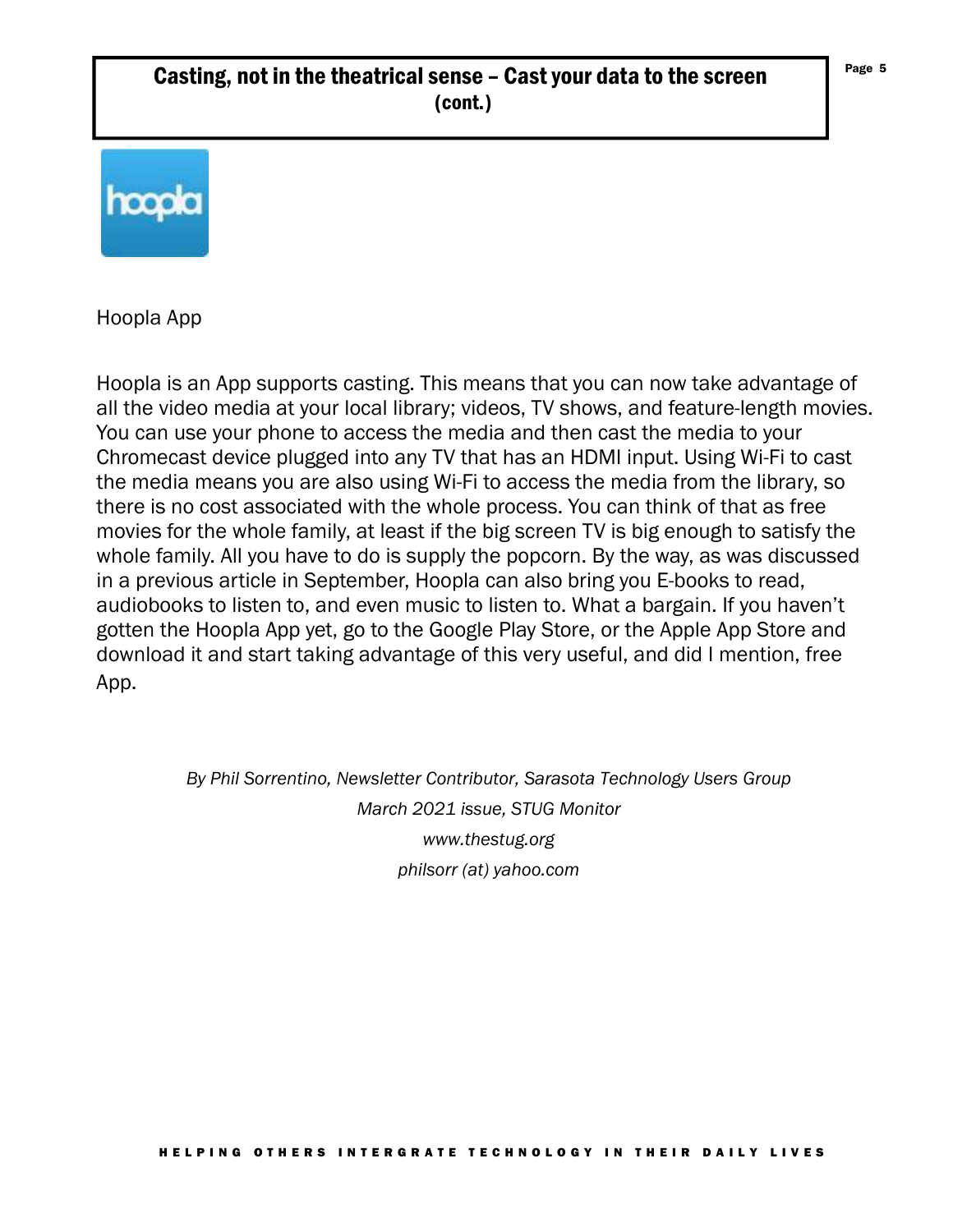## Keyboard Refresher Quiz By Jim Cerny

Most of us have been using a computer keyboard for years, so you are probably comfortable using it. But a good review of these helpful keyboard keys can make your texting much easier.

There are keyboards for computers, laptops, on-screen touch keyboards for tablets and phones. They may look a bit different and have some different keys, but they all will (basically) do the same thing (well, with very few exceptions). How many of these do you remember? Answers are provided at the end of the article, but don't peek!

1. How do you repeat a letter or symbol?

2. What do you call that vertical line that appears BETWEEN letters to allow you to insert or delete text?

- 3. How do you enter all capital (uppercase) letters?
- 4. What does hitting the "delete" key do when you are editing text NOT highlighted?
- 5. How do you highlight or select the text you want to delete, move, or copy?
- 6. What is the difference between "cut" and "copy?
- 7. What does the "tab" key do?
- 8. What are "function" keys (the "f"-keys)?
- 9. Can you use a keyboard to enter a menu option?
- 10. What do the arrow keys do?
- 11. What does the ESCAPE key (Esc) do?

12. Can you find these controls on your keyboard?: Volume up or down, insert, page up or down, or "call a 10-year-old for help"?

## Answers: Answers

- 1. Hold down the key.
- 2. The insertion point (also known as the cursor).
- 3. Hit the "caps lock" key or double touch the capital (uppercase) key.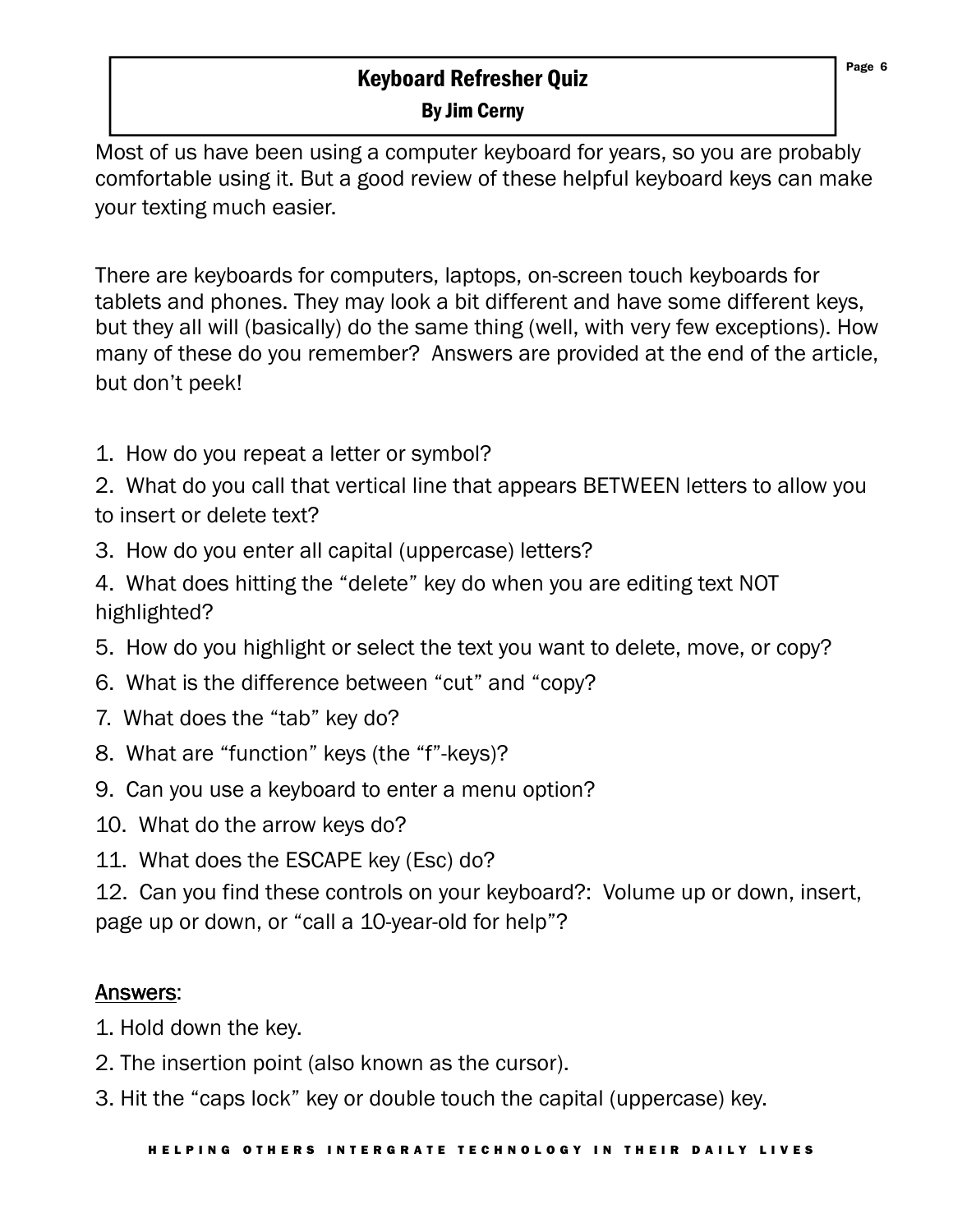Page 7

4. It will delete the character to the RIGHT of the insertion point.

5. Drag your mouse or finger over the text to highlight it.

6. "cut" will remove the text you have highlighted, "copy" will not. But either one will place your selection on the clipboard.

7. It moves the insertion point a few spaces to the right (actually you are entering a "tab" character and you may be able to change the size (length) of the tab spacing.

8.They will execute a command depending upon the app you are running. For example, the F3 key in a game app could mean "jump." Usually, the F1 key is used for getting help.

9. Yes, usually with a two (or at most three) key combination with the "Alt," "Ctrl," or "Windows" keys.

10. They move your cursor or insertion point in that direction on the screen.

11. It will try to "escape" out of (or stop running) the app you are using.

12. Keep looking!



*By Jim Cerny, Help Desk Host, The Saratoga Users Group June 2020 STUG Monitor www.thestug.org jimcerny123 (at) gmail.com*